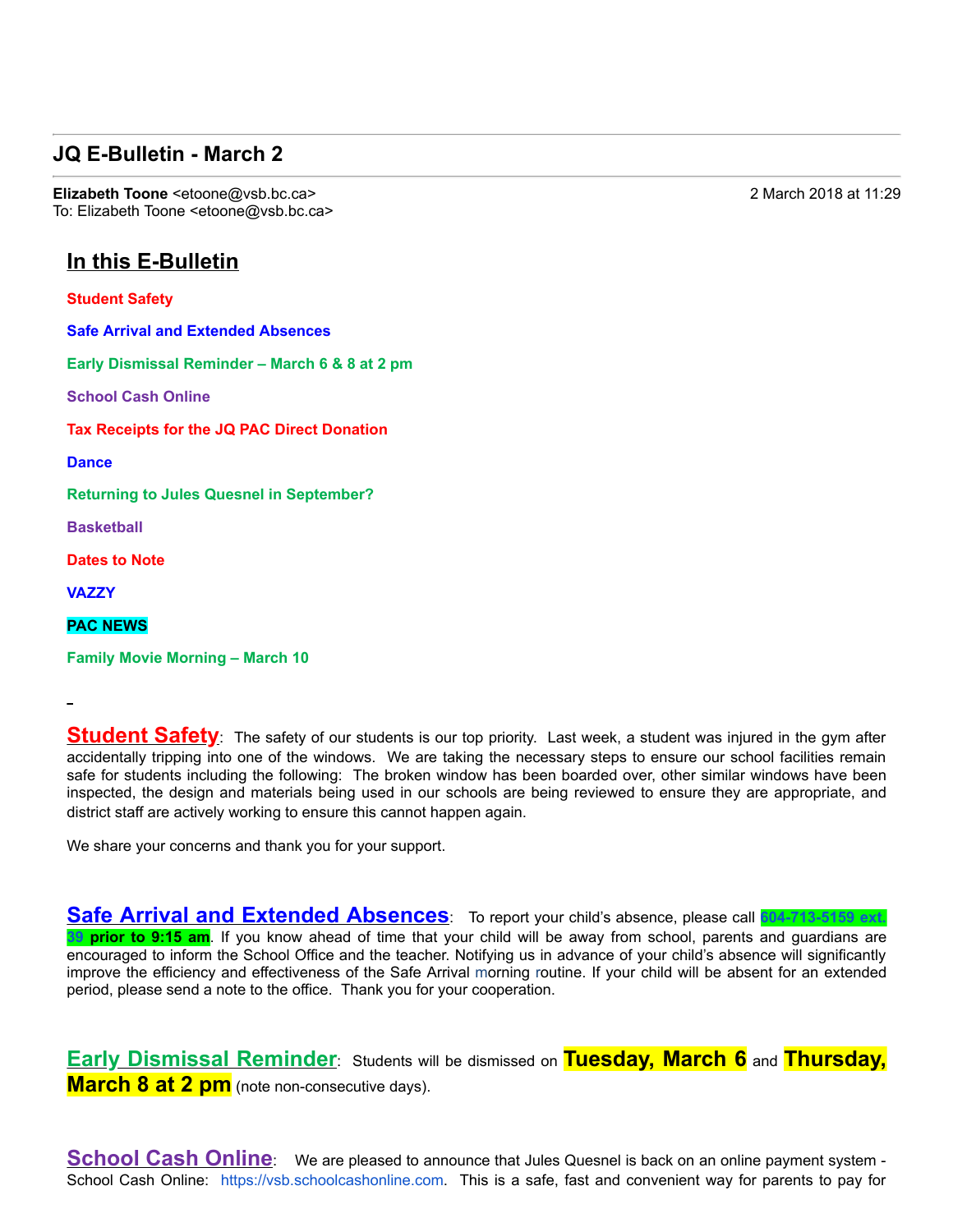school fees and field trips. We will be placing fees for all upcoming field trips online and would appreciate your help in reducing the amount of cash and number of cheques coming into the school.

**Tax Receipts for the JQ PAC Direct Donation**: If you are at the school next Tuesday or Thursday for meetings/conferences, please drop by the office and pick-up your tax receipt. As you enter the office, they are located on your right in a box in alphabetical order by last name. Thank you.

**Dance**: This week, students have enjoyed dance lessons from instructors of DancePL3Y. This is one of the extraactivities, partly sponsored by PAC. DancePL3Y will be back for one more week from March 12 to 16.

**Returning to Jules Quesnel – September 2018?** Just a reminder to let the school know if your child WILL NOT BE returning to JQ in September 2018.

**Basketball**: Congratulations to all JQ basketball teams for a great season and thank you to all parents and teachers who helped coach or sponsor our teams. The Sr. Boys' team continues to play on Monday at Magee Secondary after winning their first game in the competitive tournament. Good luck!

## **Dates to Note:**

**Monday, March 19 to Monday, April 2 – Spring Break**

**Tuesday, April 3 – First Day of School after Spring Break**

**Friday, April 6 – Class Photos**

**VAZZY**: The school will watch <sup>a</sup> performance on the morning of Tuesday, March 6th by VAZZY, a lively, interactive and entertaining presentation of traditional French-Canadian songs and music accompanied by cultural and historical anecdotes depicting life during the early days of Canada. Thank you to PAC for sponsoring this musical event.

## **PAC NEWS**

**Family Movie Morning**: **Our final <sup>2017</sup> Senior Trip fundraiser is <sup>a</sup> Family Movie Morning at Dunbar Theatre. Please invite family and friends and come watch PADDINGTON on Saturday, March 10. Doors open at 9:30 am, showtime is 10:00 am. Reserve your tickets now. And for more information go to our:** 

JQ PAC website page

Yvette Smith

yapsmith@me.com

#604.202.4532